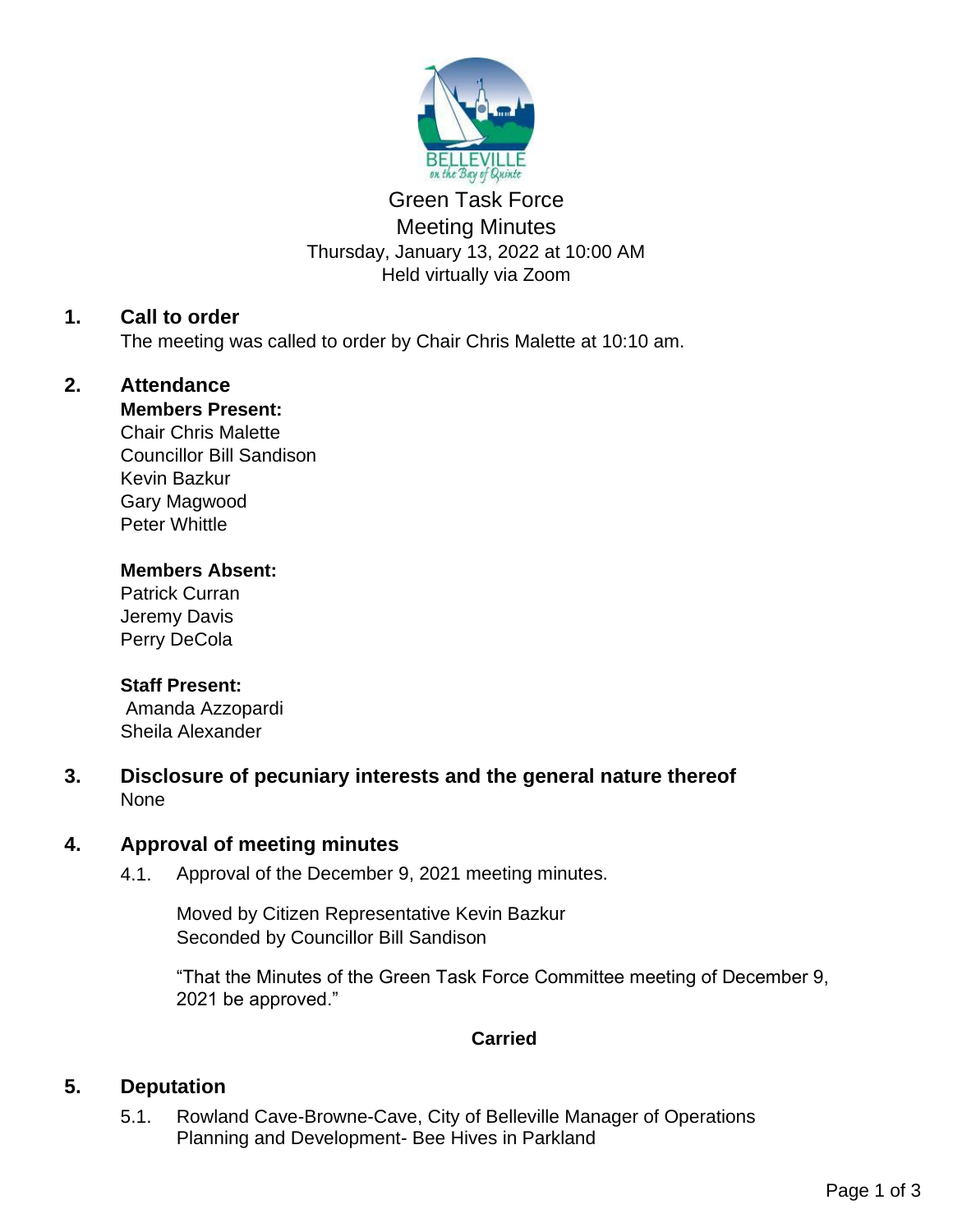Rowland shared his concept of having bees hives in suggested Belleville Parkland areas. A similar program is currently operating successfully in the City of Mississauga. The hives would be enclosed and locked. He discussed the concept with the City's Insurance carrier and it was agreed in principal, subject to appropriate signage to mitigate risk. This pilot project needs to be presented to Council with a request for a staff report. Discussion followed.

Motion: Gary Magwood

Seconded: Bill Sandison

"That the deputation be accepted".

Carried

# **6. Items for discussion**

6.1. Green Task Force Recap of 2021

Staff provided a recap on the initiatives undertaken by the Green Task Force Committee in 2021.Events and activities included Giveaway Days, Let it Grow, No Mow May, Annual Tree planting, tree seedling giveaway, Climate Change Declaration to Council, Quinte Trash Bash, Litta-Traps, Doors Open Collaboration and the City webpage for Litter and Illegal Dumping. Discussion followed on these achievements.

## 6.2. Green Task Force Website Banner Photo Update

Staff shared a few photos that could be used to update the banner. Discussion followed.

6.3. Bee City Canada Update

Staff confirmed that City of Belleville is an official member of Bee City Canada and directed members to visit their website https://beecitycanada.org/beecities/. Discussion followed.

## 6.4. Pollinator Week Early Discussions

Pollinator Week is June 20-26, 2022 and plans are underway to host an event that would compliment our membership in Bee City Canada and in partnership with Belleville Farmer's Market (BFM). President Jackie Tapp of the BFM is